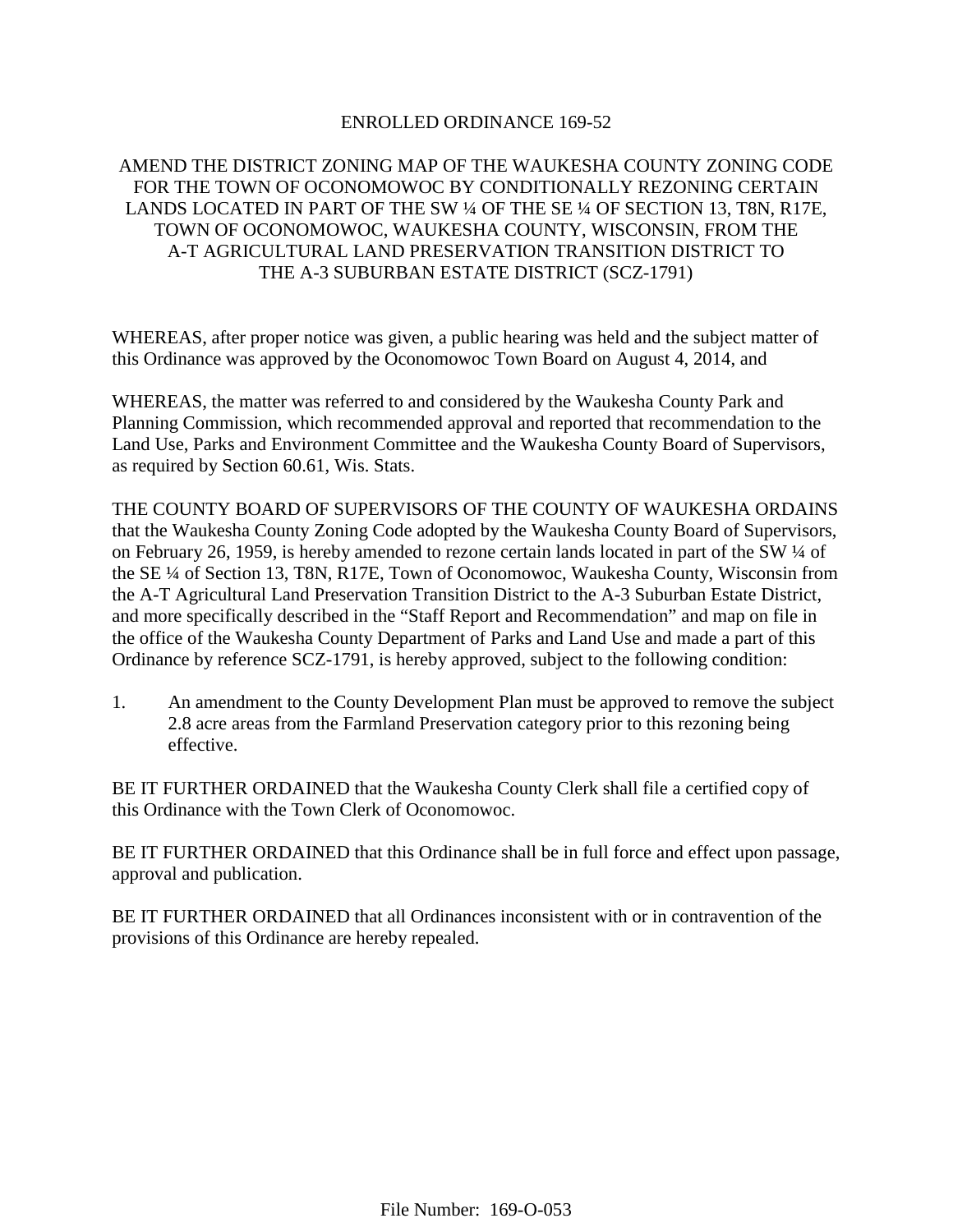AMEND THE DISTRICT ZONING MAP OF THE WAUKESHA COUNTY ZONING CODE FOR THE TOWN OF OCONOMOWOC BY CONDITIONALLY REZONING CERTAIN LANDS LOCATED IN PART OF THE SW 1/4 OF THE SE 1/4 OF SECTION 13, T8N, R17E, TOWN OF OCONOMOWOC, WAUKESHA COUNTY, WISCONSIN, FROM THE A-T AGRICULTURAL LAND PRESERVATION TRANSITION DISTRICT TO THE A-3 SUBURBAN ESTATE DISTRICT (SCZ-1791)

Presented by: Land Use, Parks, and Environment Committee

Walter L. Kolb, Chair Jim Batzko Jennifer/Graht Kéith Hammitt Eric Highum auline T. Jaske Irellinger Thomas J. Schellinger

The foregoing legislation adopted by the County Board of Supervisors of Waukesha County, Wisconsin, was presented to the County Executive on:

Date:

O. nausch ilun Kathleen Novack, County Clerk

The foregoing legislation adopted by the County Board of Supervisors of Waukesha County, Wisconsin, is hereby:

| Approved: |  |  |
|-----------|--|--|
| Vetoed:   |  |  |
| Date:     |  |  |

Daniel P. Vrakas, County Executive

 $169 - 0 - 053$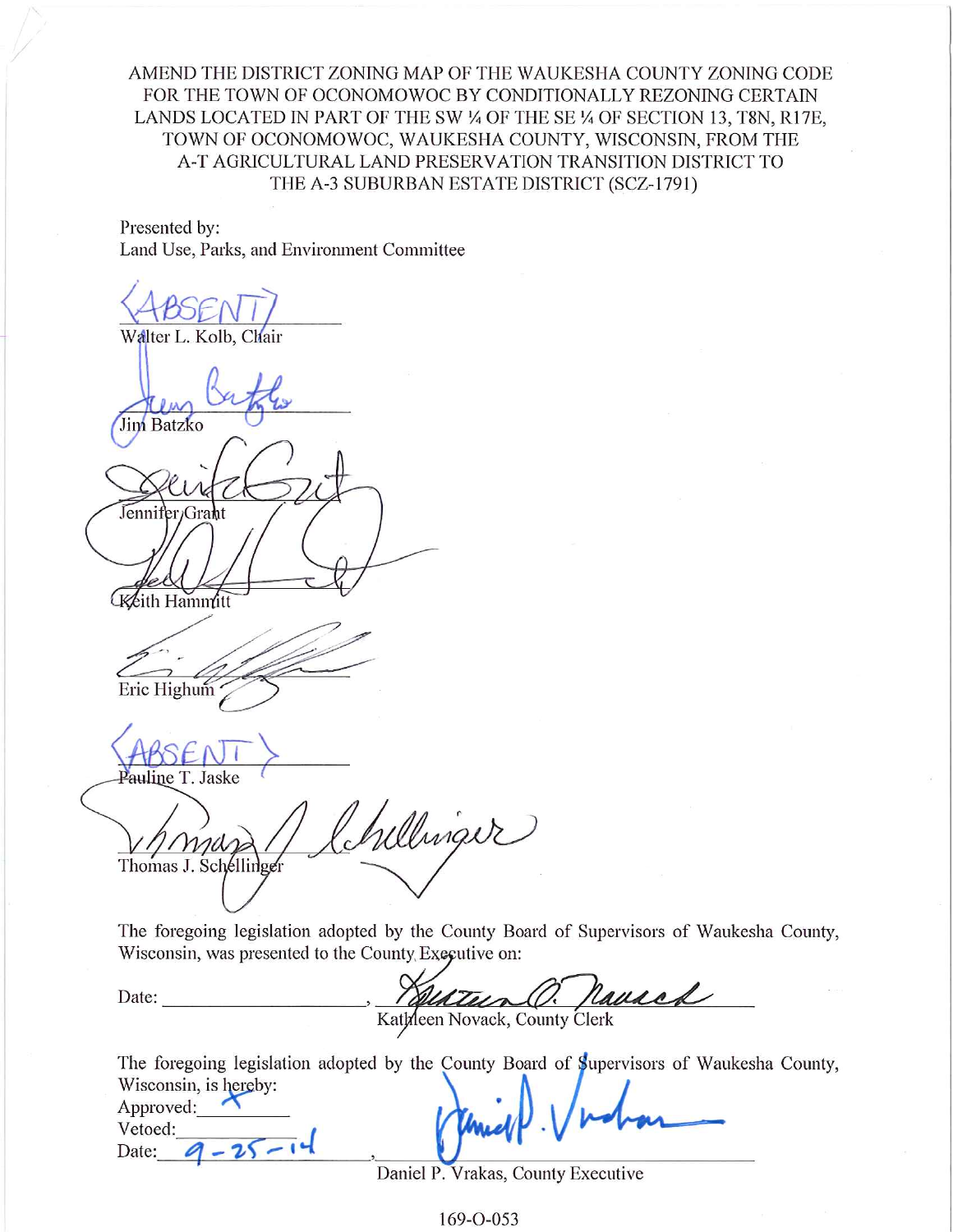## **COMMISSION ACTION**

The Waukesha County Park and Planning Commission, after giving consideration to the subject matter of the Ordinance to amend the Waukesha County Shoreland and Floodland Protection Ordinance, hereby recommends approval of (SCZ-1791 Cyrus Peterson) in accordance with the attached "Staff Report and Recommendation".

PARK AND PLANNING COMMISSION

**August 21, 2014** 

James Siepmann, Chairperson

Walter Kolb, Vice/Chairperson

Robert Peregrine

 $\Delta$ Gary Googdchild

Tibbon Udrtu

William Mitchell

Richard Morris

 $\overline{2}$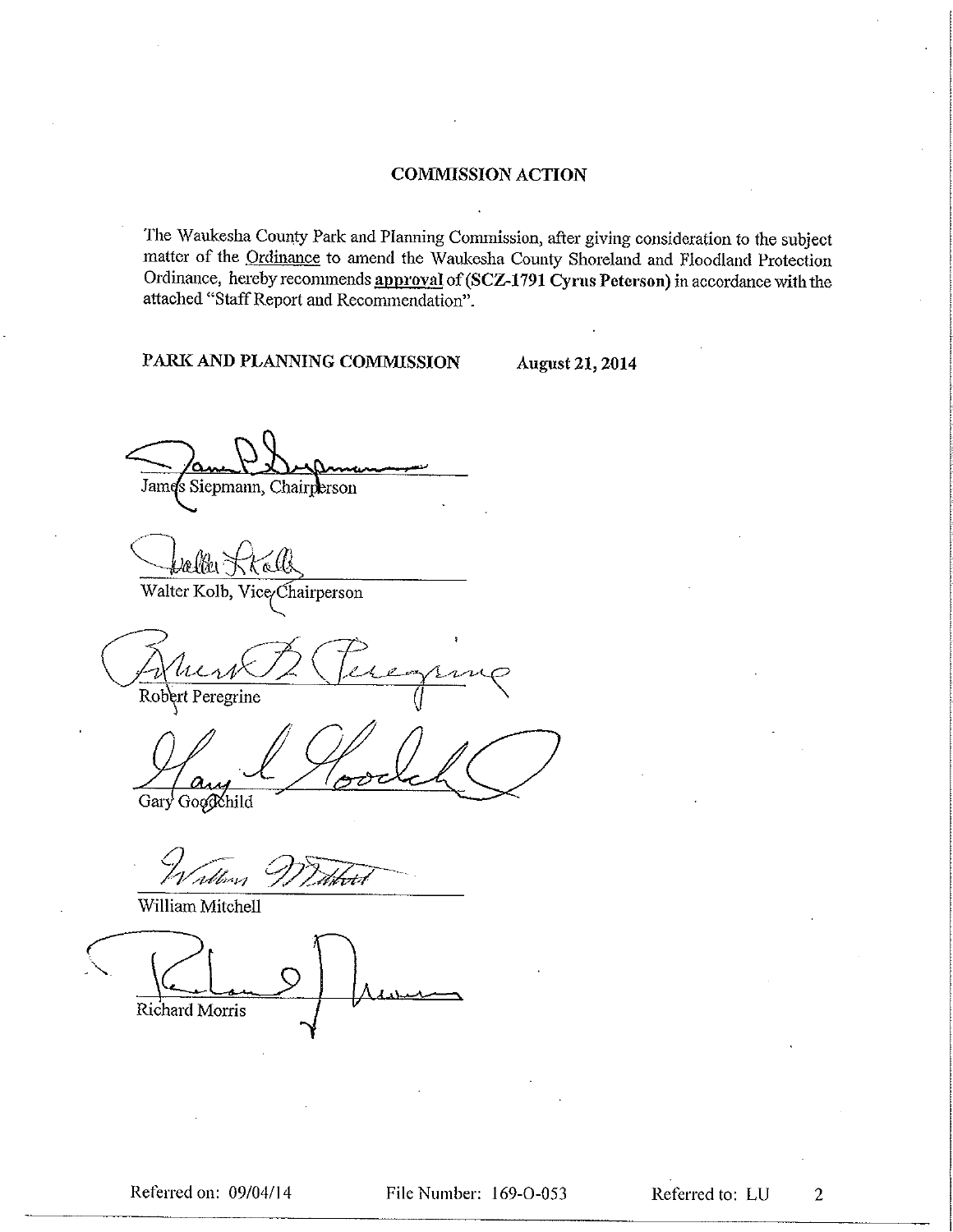## WAUKESHA COUNTY DEPARTMENT OF PARKS AND LAND USE STAFF REPORT AND RECOMMENDATION ZONING AMENDMENT

| FILE NO.: | SCZ-1791 |
|-----------|----------|
|           |          |

DATE: **August 21, 2014** 

Cyrus Peterson **OWNER:** W343 N7303 North Pole Lane Oconomowoc, WI 53066

OCOT 0484.990.002 TAX KEY NO.:

**LOCATION:** 

Part of the SW 1/4 of the SE 1/4 of Section 13, T8N, R17E, Town of Oconomowoc, containing approximately 2.8 acres.

#### **EXISTING ZONING:**

A-T Agricultural Land Preservation Transition District.

#### PROPOSED ZONING:

A-3 Suburban Estate District.

## COMPLIANCE WITH THE TOWN OF OCONOMOWOC COMPREHENSIVE DEVELOPMENT PLAN AND THE COMPREHENSIVE DEVELOPMENT PLAN FOR WAUKESHA COUNTY:

The property is designated in the Farmland Preservation category on the County Plan. The Town Plan designation was amended from Prime Agricultural to Residential on July 24, 2014. A County Plan amendment request is pending to amend the designation to the Suburban I Density Residential Category (1.5 to 2.0 acres per dwelling unit) and will be scheduled for consideration prior to this agenda item at the August 21, 2014 Park and Planning Commission meeting.

#### PUBLIC HEARING DATE:

July 31, 2014.

#### PUBLIC REACTION:

None.

#### TOWN PLAN COMMISSION AND TOWN BOARD ACTION:

On July 31, 2014, the Town of Oconomowoc Plan Commission recommended that the Town Board approve the proposed rezone, as requested. On August 4, 2014, the Town Board recommended approval of the rezoning to the County Board.

#### **EXISTING LAND USE:**

Agricultural.

#### PROPOSAL AND STAFF ANALYSIS:

The petitioner owns a 37 acre parcel that is located at the northerly extent of North Pole Lane in the Town of Oconomowoc. The west side of the property is primarily wooded and/or wetland. The petitioner's residence and yard area are also located on the west side of the property. The east side of the parcel contains an approximately 16 acre farm field. The proposal is to rezone an approximately 2.8 acre area of that farm field that is directly adjacent to North Pole Lane in order for a new parcel to be created (see Exhibit "A") for the petitioner's grandson.

The current zoning of the subject portion of the property is A-T Agricultural Land Preservation Transition District, which requires a minimum 35 acre parcel size and allows for agricultural uses and related residences. The district is

Referred on: 09/04/14

File Number: 169-O-053

Referred to: LU

3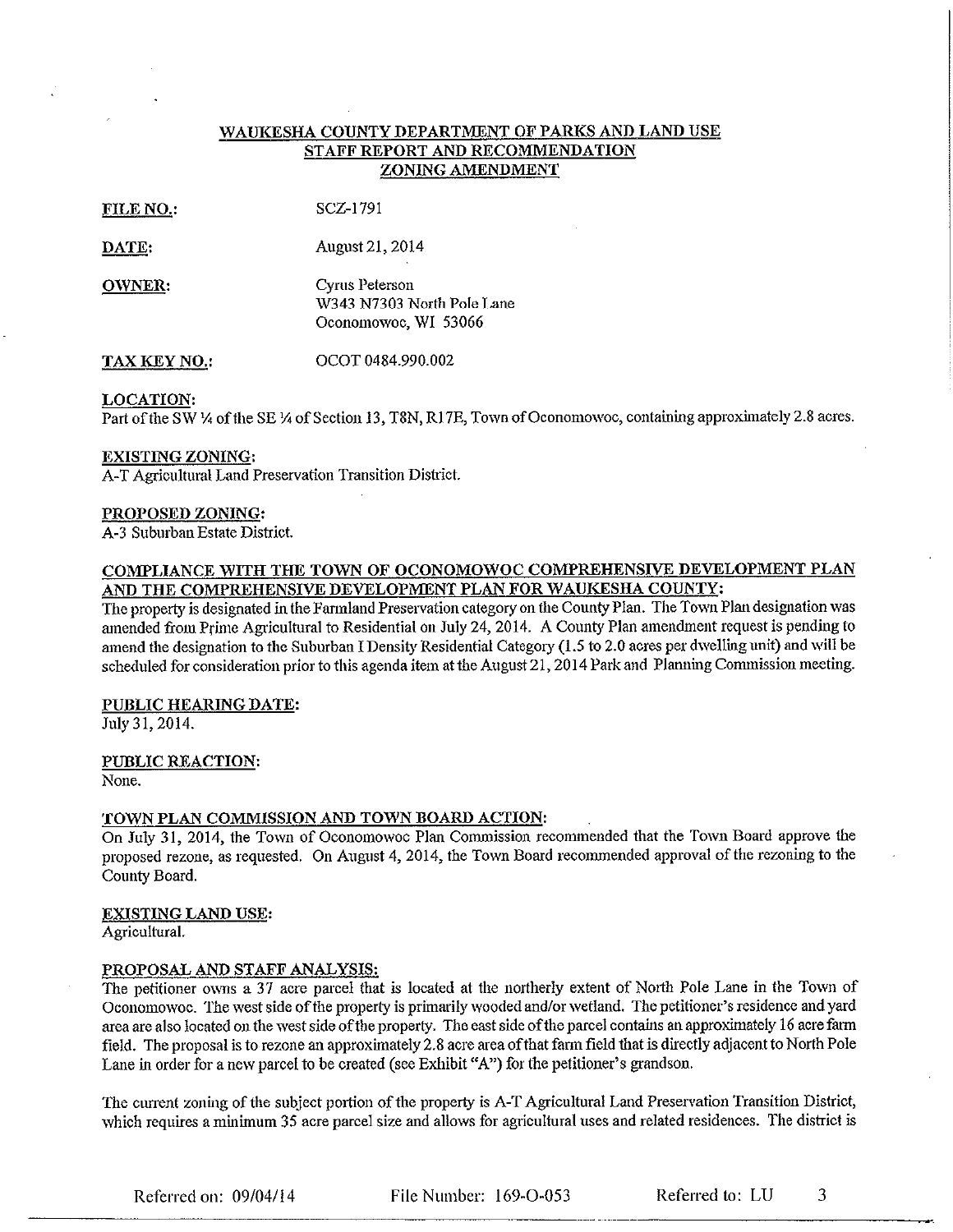### SCZ-1791 Cyrus Peterson

intended for lands still being farmed that may also have development potential over time. The portion of the 37 acre property that contains the existing residence is zoned R-2 Residential District while farmed areas are zoned A-T and natural resource lands are zoned EC Environmental Corridor District and C-1 Conservancy District. Developed lands immediately to the south are zoned A-3 Suburban Estate District. The Planning and Zoning Division Staff advised that the A-3 designation seemed the best fit for the proposed new parcel because of the similar designation of abutting lands and because the minimum parcel size of the proposed district is two acres.

The property owner originally petitioned the Town for a plan amendment to remove the entire property from the Farmland Preservation plan category. That amendment was not accepted by the Town. Upon the advice of the Town, the petitioner later filed a Certified Survey Map (CSM) for the proposed land division with the Town, but County Planning and Zoning Division Staff advised that a plan amendment and rezone was needed prior to such a land division being further considered. The property owner has since met with Town and County Staff to discuss all alternatives. As part of the discussion, Staff urged the petitioners to consider submitting a modified plan amendment request that would reduce the area of the amendment in the interests of preserving as much of the Farmland Preservation classification as possible. The Town has shown a strong commitment to farmland preservation in the subject northern portion of the Town and the Town and County land use plans call for preservation of most farmland that is north of C.T.H. "K".

During the discussion with the petitioner, Staff recommended that the petitioner give consideration to an alternate building site in the portion of the parcel that is outside of the above described 16 acre cultivated field. However, the petitioners explained that a culvert and drainage pattern prevented that from being a viable alternative. The petitioners also expressed concern about the loss of the yard area that serves the existing home and constraints related to wetland setbacks relative to the alternate site. In reviewing topographic mapping, the Planning and Zoning Division Staff agreed that the drainage pattern at the alternate site would be problematic.

Ultimately, the petitioner elected to file a land use plan amendment and rezoning petitions for solely the 2.8 acre area that is proposed to be divided. The petitioner's grandson expressed during the meeting with Staff that he had sold his home anticipating that a simple CSM approval was all that was needed to commence with construction based upon the prior advice of the Town. Because of the sequence of events, Town and County Staff felt that it was appropriate to consider an out of cycle plan amendment request that could run concurrently with the rezoning meeting sequence. The Town agreed to consider the plan amendment out of their typical sequence. The Town approved the plan amendment at its meeting on July 24, 2014. A County Plan amendment will also be considered out of cycle of the typical annual plan amendment sequence at the August 21, 2014, Park and Planning Commission meeting.

#### STAFF RECOMMENDATION:

Based upon the above information, the Planning and Zoning Division Staff recommends conditional approval of the petitioner's request subject to the following condition:

An amendment to the County Development Plan must be approved to remove the subject 2.8 acre areas from the 1. Farmland Preservation category prior to this rezoning being effective.

Respectfully submitted,

JasowFruth

Jason Fruth Planning and Zoning Manager

Attachment: Exhibit "A", Town Resolution and Map

N:\PRKANDLU\Planning and Zoning\Rezones\Staff Reports\1791 Cy Peterson oct.doc

Referred on:  $09/04/14$ 

File Number: 169-O-053

 $\overline{4}$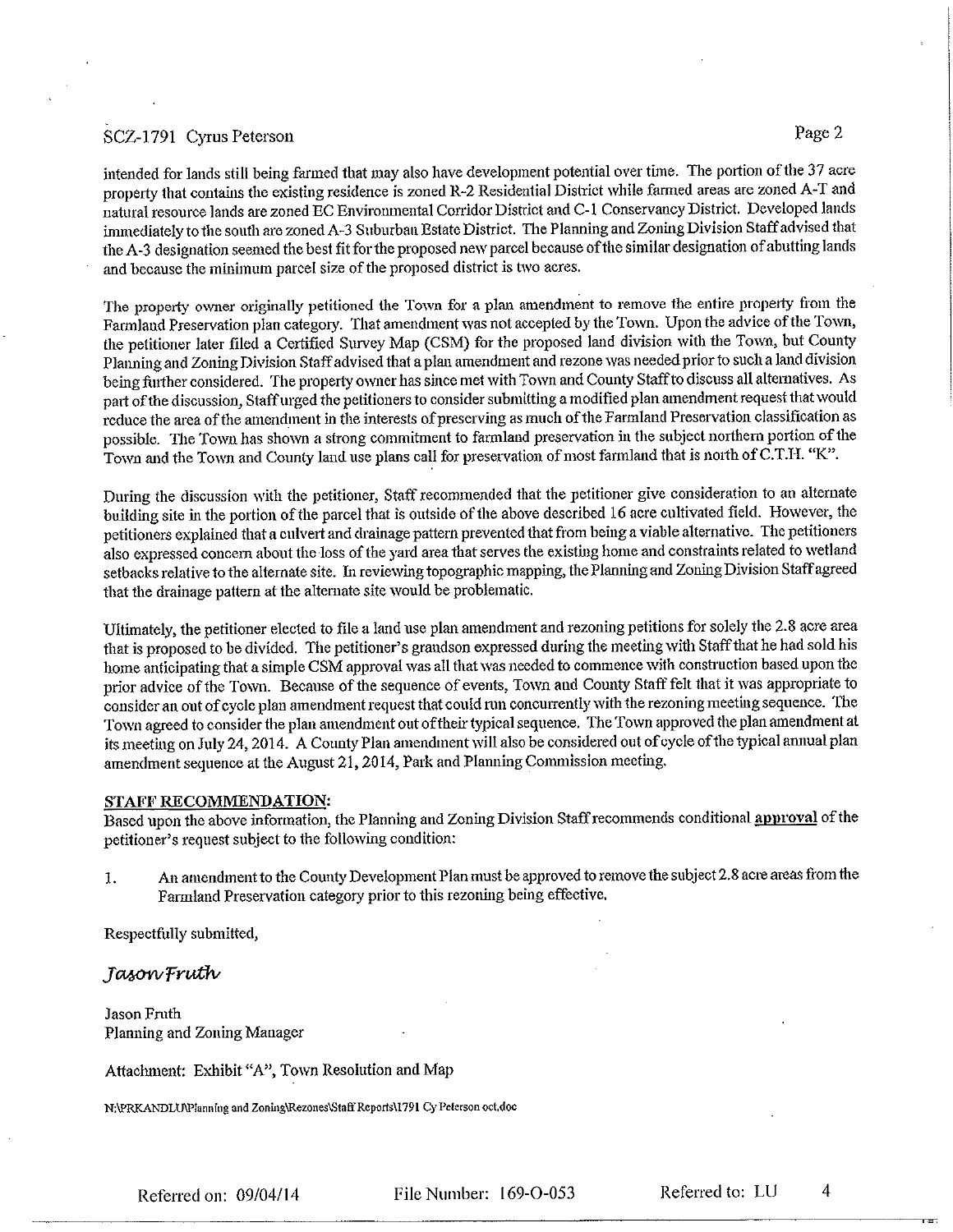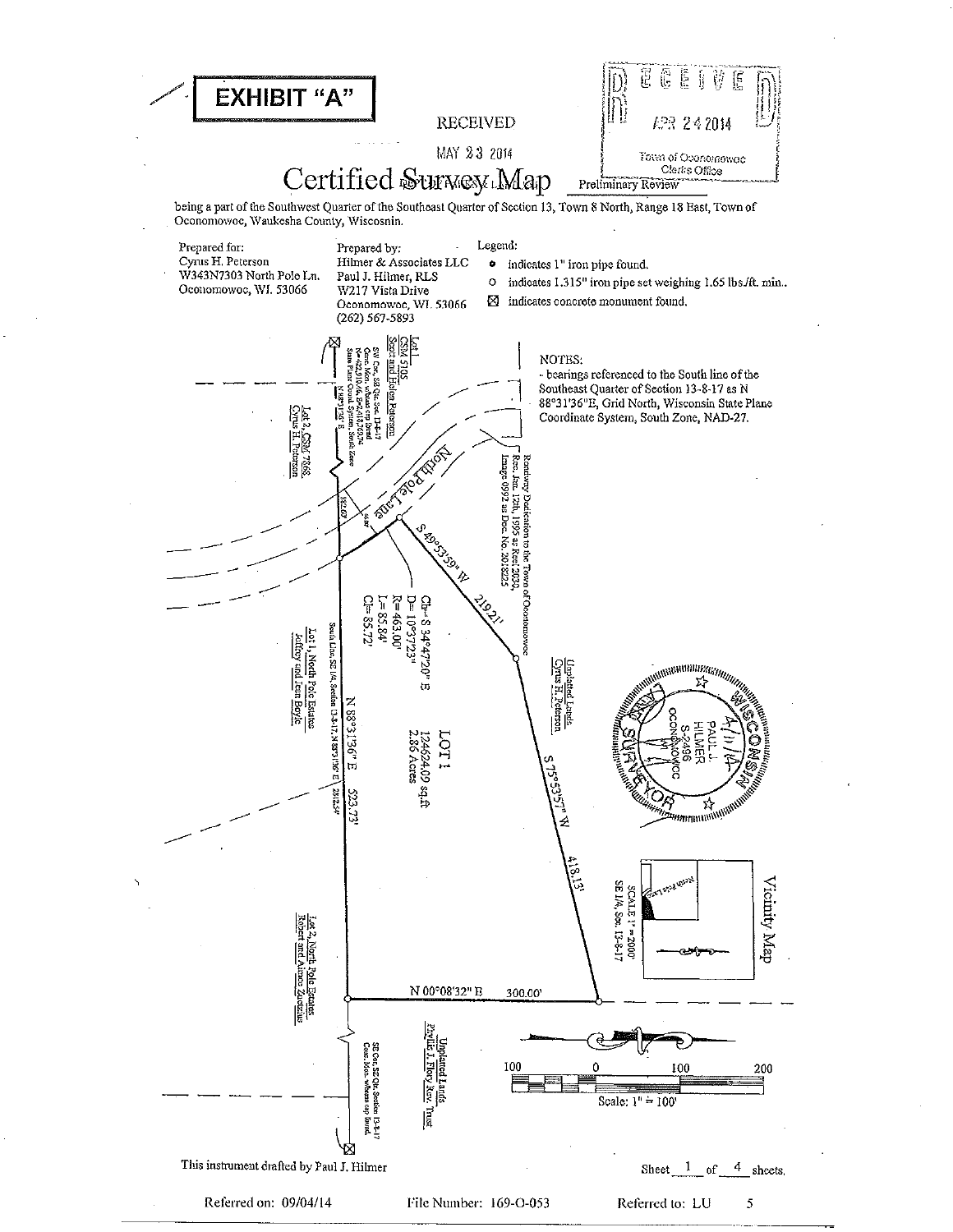# RESOLUTION NO. 2014-13

## RESOLUTION RECOMMENDING APPROVAL OF REZONING (CYRUS AND EILLEEN PETERSON PROPERTY)

WHEREAS, Cyrus and Eilieen Peterson own 39.39 acres of land north of CTH "K". 2.6 acres of which has been the subject of a recent amendment to the Comprehensive Land Use Plan-2035 whereby the land use plan for a 2.6-acre parcel was changed from Farm Agricultural to Low-Density Residential, which parcel is located in part of the Southwest 1/4 of the Northeast 1/4 of Section 13, Town 8 North, Range 17 East, containing approximately 2.6 acres: and

WHEREAS, Cyrus and Eilleen Peterson have petitioned to rezone the 2.6-acre parcel from its current zoning designation of A-T Agricultural Land Preservation Transition District to A-3 Suburban Estate District; and

WHEREAS, the requested amendment would allow for low-density residential development for members of the Peterson family; and

WHEREAS, the proposed use will comply with the Comprehensive Land Use Plan: and

WHEREAS, the Town Planner and Town Plan Commission recommend the aforementioned rezoning.

NOW THEREFORE, BE IT HEREBY RESOLVED that for the reasons set forth in the recital paragraphs of this resolution, the Town Board of the Town of Oconomowoc does hereby recommend that Waukesha County rezone the 2.6-acre parcel shown on Exhibit A attached hereto from A-T Agricultural Land Preservation Transition District to A-3 Suburban Estate District.

BE IT FURTHER RESOLVED that a copy of this resolution be forwarded to the Waukesha County Department of Parks and Land Use for presentation to appropriate county committees, and ultimately the County Board, for action.

|        | $8 - 5 - 14$ |  |
|--------|--------------|--|
| DATED: |              |  |

TOWN OF OCONOMOWOC By:

Robert C. Hultquist, Chairman

ATTEST:

dore L  $\Delta$ tz

Lori Opitz, Clerk

Referred on: 09/04/14

File Number: 169-O-053

Referred to: LU

 $6<sup>1</sup>$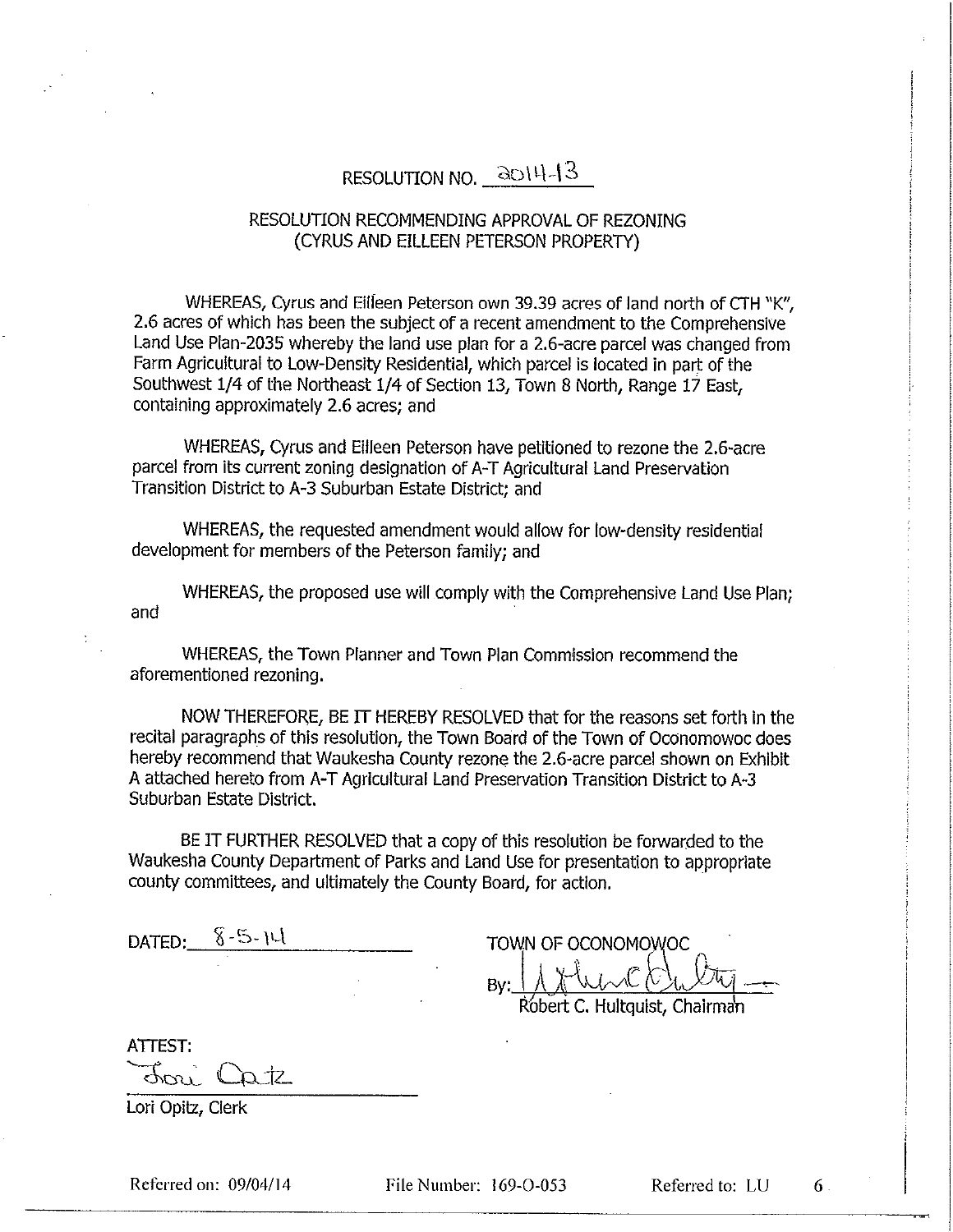